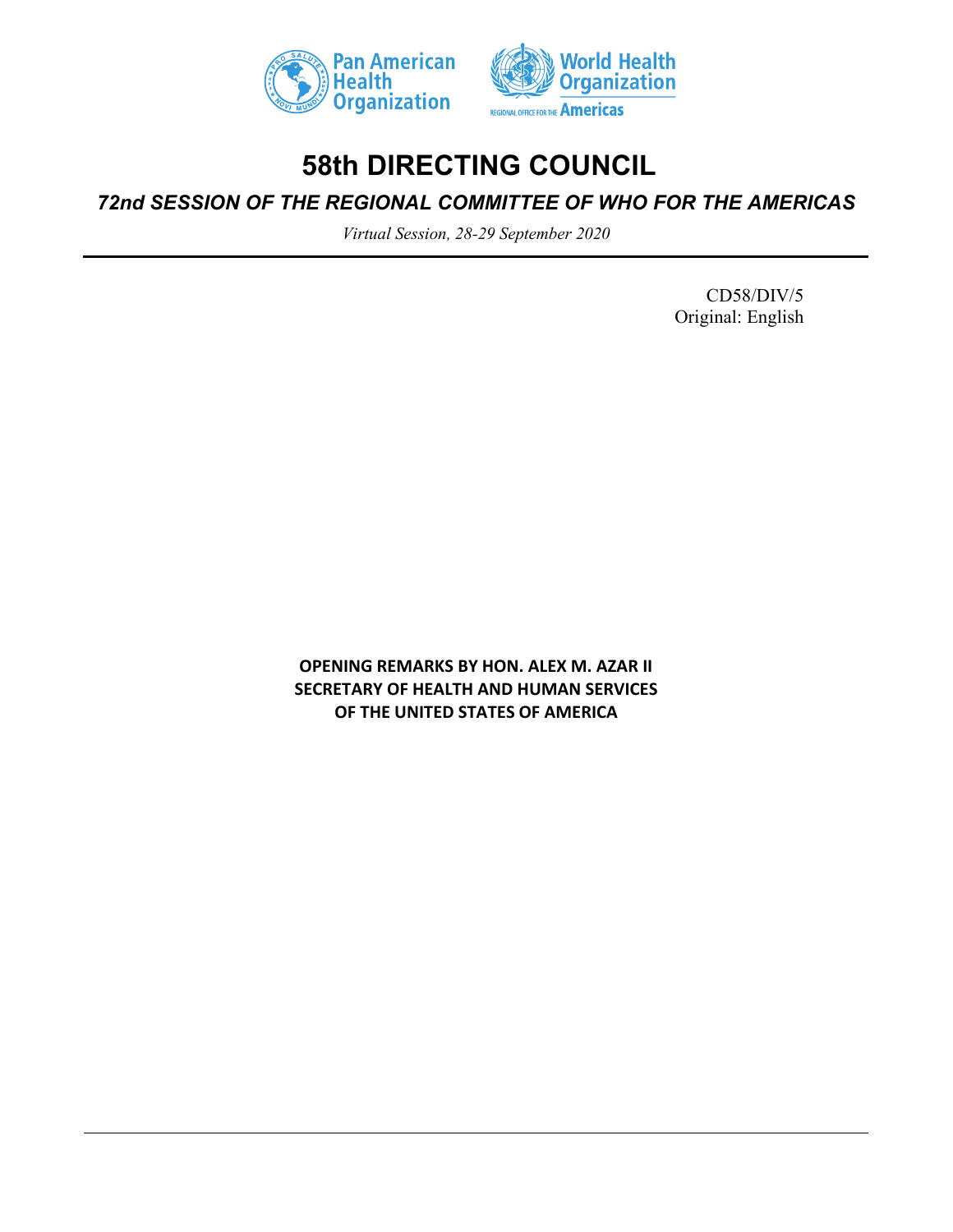#### **OPENING REMARKS BY HON. ALEX M. AZAR II SECRETARY OF HEALTH AND HUMAN SERVICES OF THE UNITED STATES OF AMERICA**

## **28 September 2020 Virtual Session**

## **58th Directing Council of PAHO 72nd session of the WHO Regional Committee for the Americas**

Thank you, Director Etienne, Deputy Director Valdez, and PAHO for inviting me to address today's meeting.

I want to offer my congratulations to Deputy Director Valdez on your appointment earlier this year.

We are all disappointed that we cannot all gather together physically in Washington, but I want to welcome you to the virtual 58th Directing Council nonetheless.

Today, we as leaders of the Americas face a health challenge unprecedented in our lifetimes. COVID-19 has caused death and economic destruction in all of our countries. But we will continue to combat the pandemic together, in the spirit of family and the spirit of the Americas.

Consider the foresight of our predecessors more than 100 years ago, when they created the first international health organization: the Pan American Sanitary Bureau.

It was the leaders of the Americas who first recognized that we can only defeat infectious diseases with cooperation across borders, that your health problems are our health problems, and that we are in this together.

Just a few years later, the 1918 flu took the lives of tens of millions. Back then, information about diseases could not be quickly or easily communicated worldwide. Today, with scientific and communications advances, this is a challenge that should have been resolved.

But, tragically, critical information about COVID-19 was not shared in the early days of the outbreak, when steps could have been taken to stop the virus where it emerged in China.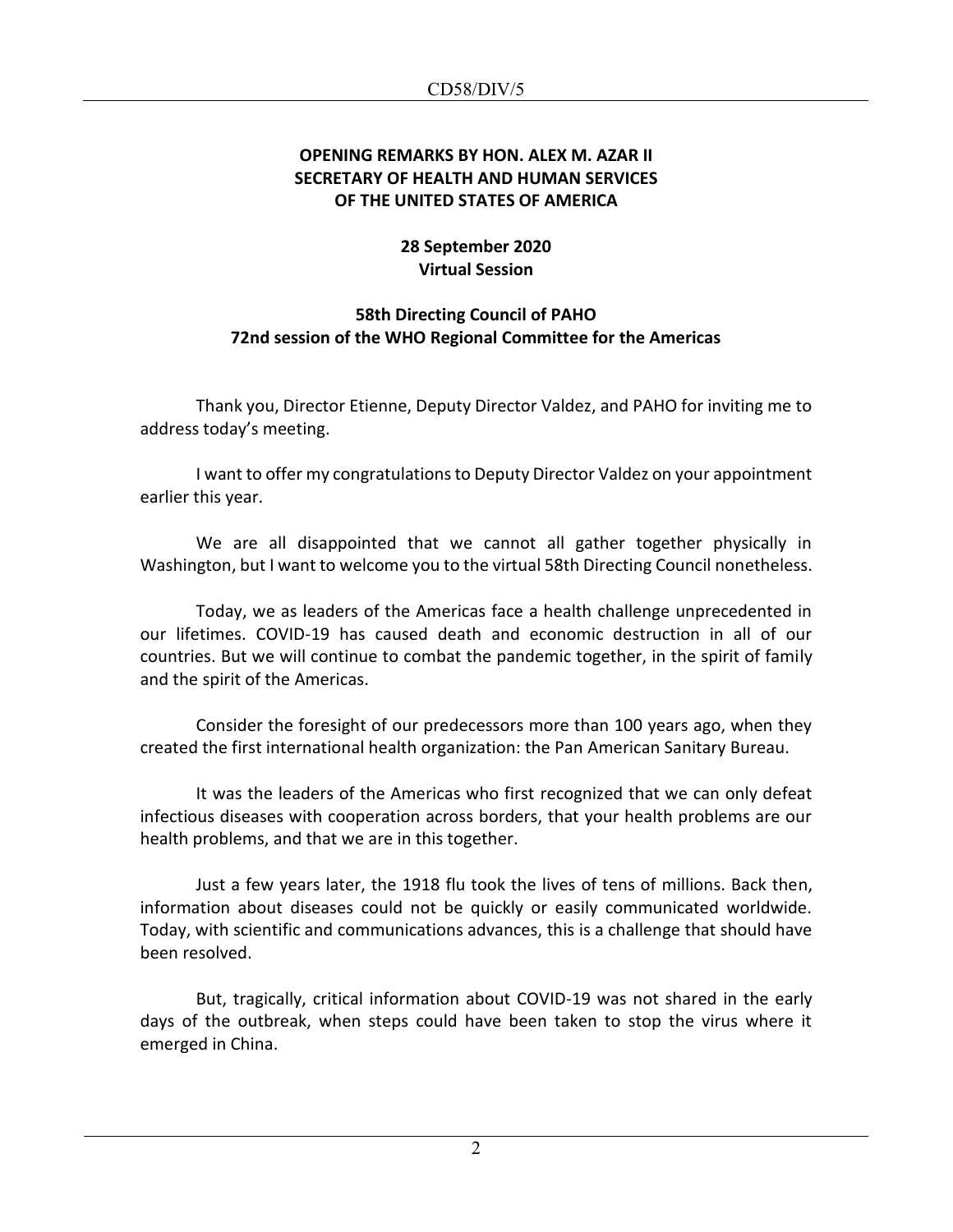There is no doubt that, if the virus had emerged in an open and free society, like the United States or most countries in our Hemisphere, we would not be in the situation we are in today.

As we assemble today for the Directing Council, hundreds of thousands of lives have been lost in our hemisphere. Sadly, even as the response continues, some countries are seeking to exploit this tragedy to expand their access to markets and their political or security influence in the region.

That is not how the United States will act—we will extend a helping hand to all in need. We will continue to be, as we have been throughout the post-war era, the largest humanitarian and global health donor on earth. Within that work, our own Hemisphere is always a priority.

The United States is developing countermeasures for COVID-19 through President Trump's Operation Warp Speed, including six vaccine candidates that we've supported in clinical trials. The vaccines that are successful will be safe, effective, and assessed against the gold standard of our Food and Drug Administration. Once the needs of our own people are met, expected surplus will be available to our partners and friends in the Americas.

We have already sent tens of millions of dollars in development assistance to help fight the pandemic, as well as technical assistance, to at least 24 countries around the Americas. We also recently partnered with PAHO on lessons learned and capacities built during the regional response to COVID-19.

No one in the Americas is safe from this virus until everyone in the Americas is safe. We all are counting on PAHO's resolve to be transparent, accountable, and impartial. That is how to lead in the fight against COVID-19: through open and transparent cooperation with all ministries in the hemisphere.

We were so pleased that this past year has also seen important reforms within PAHO to increase transparency and accountability, particularly on programs funded by voluntary contributions.

The United States welcomes such reforms, and we thank Dr. Etienne, her leadership team, and the many fellow member states that supported this effort. We look forward to working with member states and PAHO leadership for more improvements in the near future to ensure the institution is even more effective and accountable.